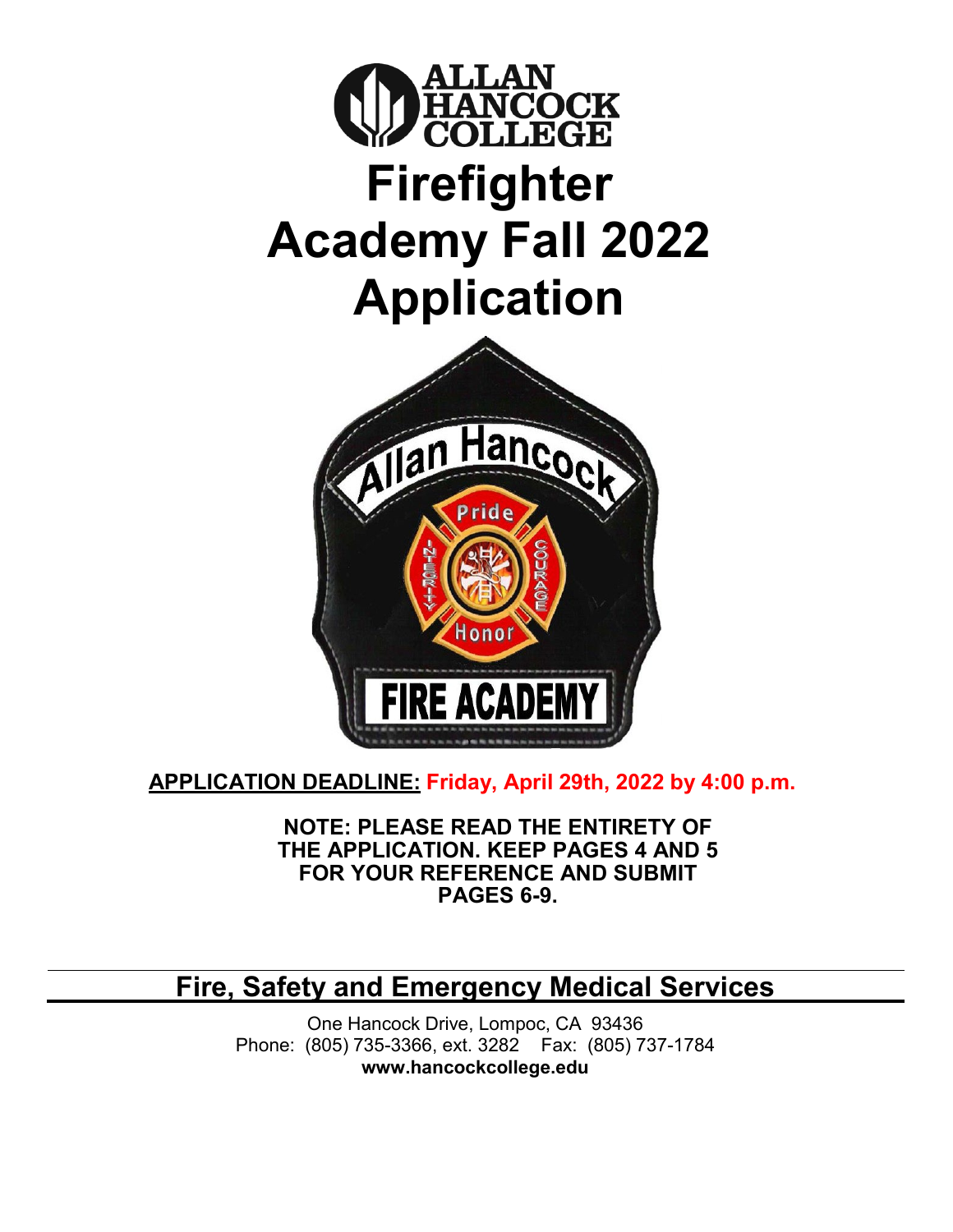# **TABLE OF CONTENTS**

| <b>SUBJECT</b> | <b>PAGE</b> |
|----------------|-------------|
|                |             |
|                |             |
|                |             |
|                |             |
|                |             |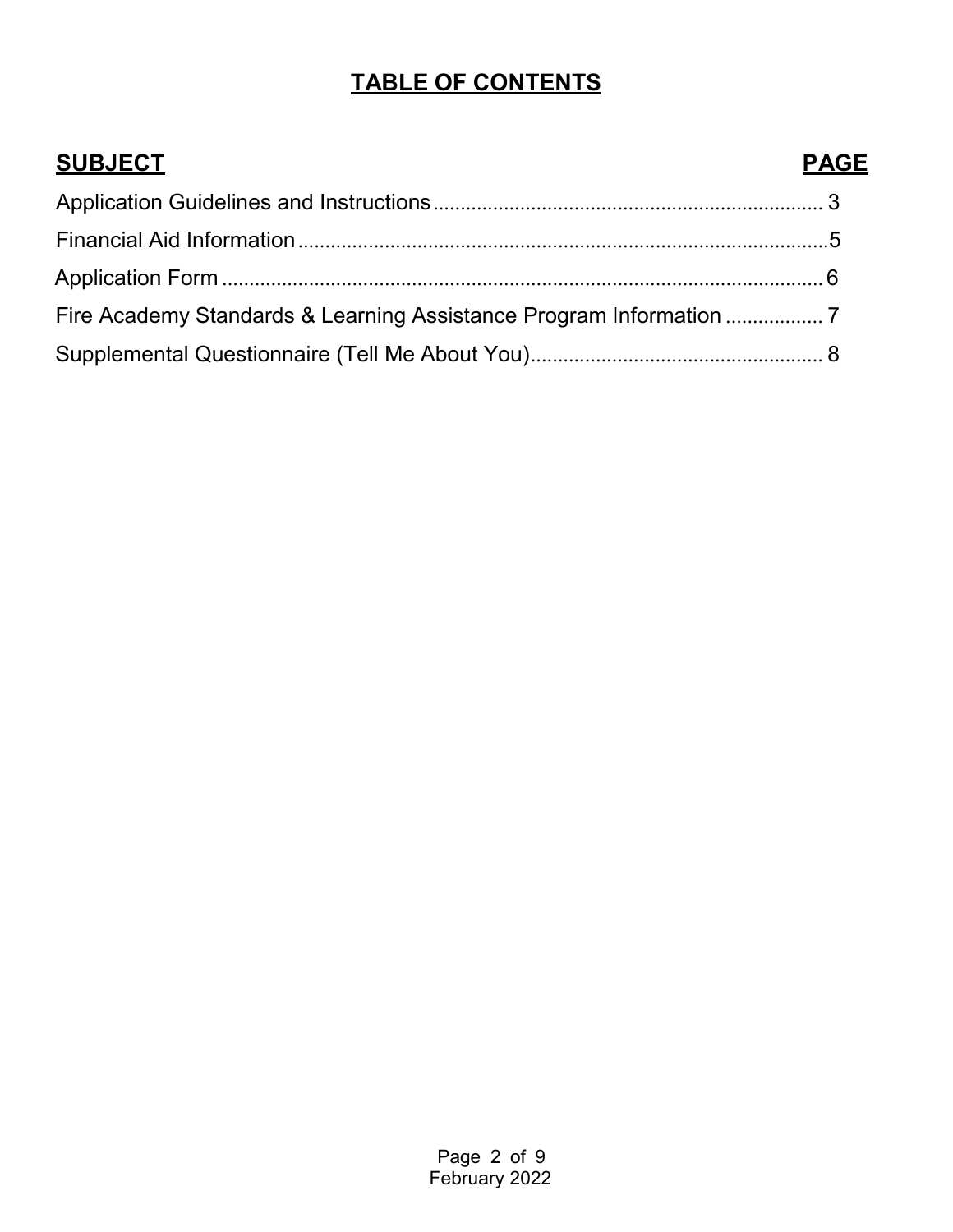### **APPLICATION GUIDELINES**

#### **COURSE INFORMATION**

We are accepting applications for the Allan Hancock College - State of California Accredited Firefighter Academy as follows:

#### **Full-time Fire Academy**

A 17 1/2 - week course tentatively scheduled for August 8, 2022 through December 8, 2022. (exact dates will be available with acceptance packets). This course meets daily (Monday through Friday) with the possibility of some additional Saturdays and Sundays, to be announced in class. Class hours are normally 9 a.m. to 6 p.m., with occasional 1 p.m. to 10 p.m. night operations. There is also a **mandatory** Fitness Confirmation and Orientation session (described below) on August 5th, and a **mandatory** Firefighter Fitness class Tuesday-Friday from 7:00 a.m. – 8:30 a.m.

#### ♦ **COURSE DESCRIPTION**

The course covers more than 600 hours and provides manipulative and technical training in basic concepts of fire department organization, ropes, knots and hitches, hose and hose handling, ladder evolutions, wildland fires, fire investigation, fire prevention, loss prevention/overhaul operations, fire department apparatus, fire service tools and equipment, breathing apparatus, hazardous materials first responder operations, weapons of mass destruction, hazardous materials decontamination, how to get a job in the fire service, fire service tools, portable extinguishers, protective equipment, communications and liquid petroleum gas fire training is provided as part of our program. The cost of the academy including uniforms, registration, books and equipment will be approximately  $$2,500 - $3,000$  (this does not include cost of living/travel/room rental). Scholarship opportunities are available and presented in class.

#### ♦ **APPLICANT ACCEPTANCE CRITERIA – Acceptance is selective, application based, and very competitive** Applicants are considered for acceptance based on the following criteria:

- *Current* NREMT-B or NREMT-P certification (First Aid/CPR Certificates are a minimum to apply)
- Education / Academic Preparation College coursework and/or Fire Technology education are favorable
- Fire Service or EMS related training and work experience
- Fire Department affiliation or sponsorship
- **Military Service**
- Application content, grammar, spelling, following directions

Applicants without any of these criteria might still be considered based on personal information and responses on the application.

#### ♦ **PHYSICAL FITNESS REQUIREMENTS**

**You must demonstrate the following** *minimum* **physical fitness levels before you are allowed to attend the Academy: 1.5 mile run in 15 minutes or less, 25 push-ups, 35 sit-ups,and ladder climb***. Failure to demonstrate this minimum level of fitness will result in your dismissal from the program.* If your application is accepted, you will be invited to attend a mandatory 1 Day - 2-part Orientation on August 5th. The morning session, (part 1) requires you to demonstrate that you meet the physical fitness standards stated above by completing each requirement. The afternoon Orientation (part 2) may only be attended by those successfully completing part 1. It is suggested that you prepare yourself to meet and exceed this requirement. If you do not meet the minimum requirement, you will not qualify, and your spot will be awarded to someone from the wait list.

#### ♦ **Firefighter Physical Fitness Training**

This mandatory fitness course is part of the full-time academy curriculum. The class will meet from **7:00 a.m. to 8:30 a.m. Tuesday thru Friday** with emphasis on your cardiovascular, muscle endurance, and overall conditioning for Firefighters. Failure to maintain attendance or failure to meet performance expectations as described by staff, will result in a cadet's dismissal from the Fire Academy.

#### ♦ **Respirator Fit Test (MANDATORY)**

Upon acceptance into the academy, you will be required to obtain documentation from a physician or licensed health care professional (PLHCP) confirming your fitness to wear respiratory protection devices, specifically **self-contained breathing apparatus.**

The PLHCP's evaluation shall, at a minimum, be based upon Title 8 of California Code of Regulation section 5144, Appendix C medical questionnaire and a pulmonary function test. The form to provide to your physician will be included in the acceptance packet**. If you do not have a primary physician, Industrial Medical Group (IMG), in Santa Maria, has agreed to provide this service for \$100.00 on a walk in basis, no appointment necessary.** •

> Page 3 of 9 August 2021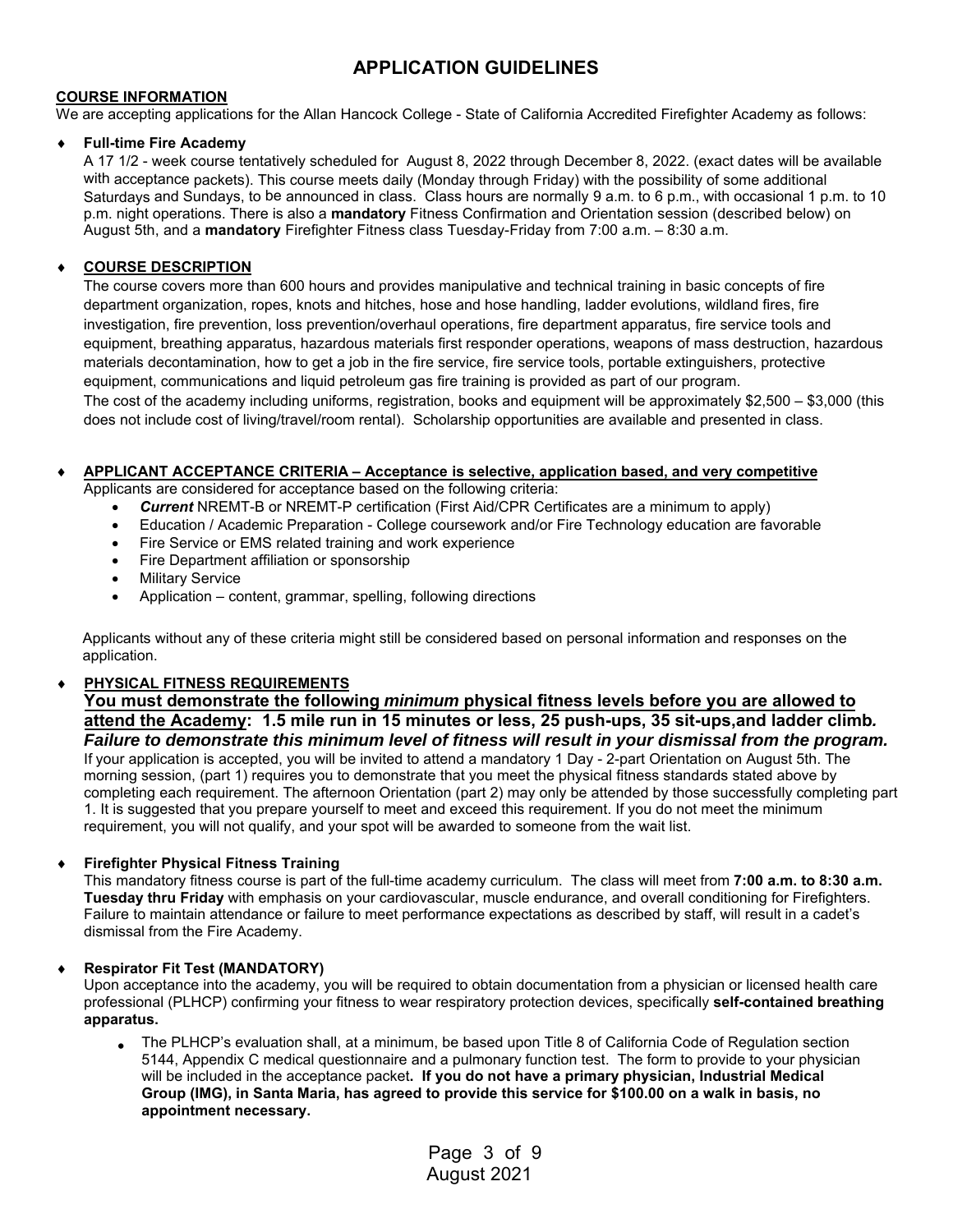**You must provide the written certification from a PLHCP confirming you are cleared for full unrestricted respirator use before the start of the Academy, or you will not be permitted to participate in the Fire Academy program.**

#### **APPLICATION INSTRUCTIONS**

**Only typed applications will be accepted.** Fill out the attached application *completely*, and return to our office on or before **Friday, April 29th, 2022 by 4:00 p.m.** It is the applicant's responsibility to ensure that all supporting documents arrive with your application packet. Your placement in the academy will be determined upon review of your application and supporting documents. **All supporting documents and verifications must be included with your application package. No documentation = no credit.**

Historically, numerous applications are submitted for the limited Academy spaces available. Applicants will be selected based on evaluation of the acceptance criteria mentioned above.

All applicants will be notified via email one to two weeks after the application deadline. Please provide an **email address that you use frequently on the application.**

### **YOUR COMPLETE APPLICATION PACKET SHALL INCLUDE:**

### Application form (**return only pages 6 - 9**)

- □ Signed Fire Academy Standards and AHC Learning Assistance Program Information Page
- □ Supplemental Questionnaire
- $\Box$  Copy of college transcripts (unofficial is acceptable)
- $\Box$  Any letters of recommendation
- Copies of any supporting certifications and/or EMT/Paramedic cards
- □ Verification of related work experience on department letterhead

Deliver or mail application packet to:

Public Safety Training Complex Fire Academy Attn: Rhiannon Baldwin One Hancock Drive Lompoc, CA 93436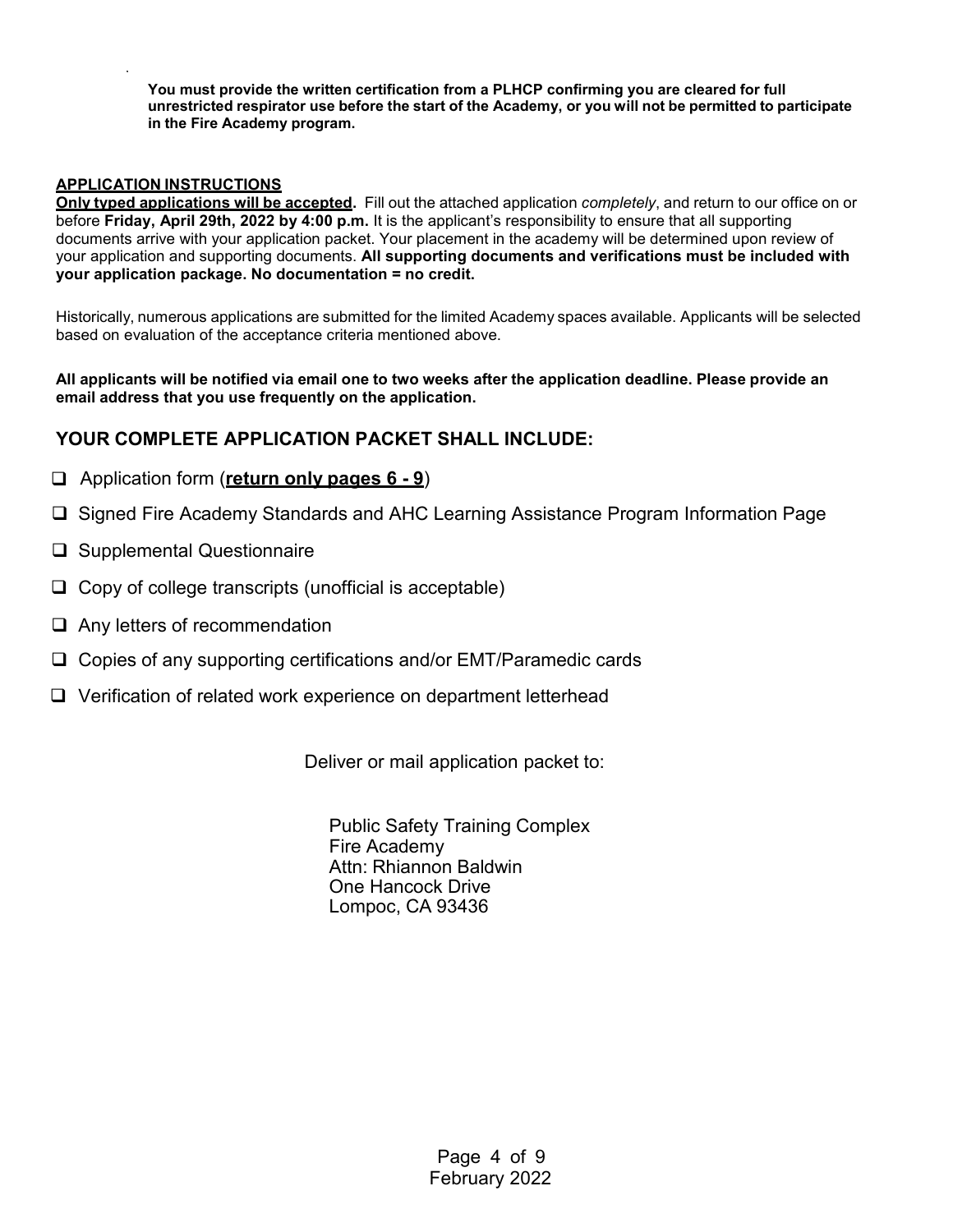### **Financial Aid – As easy as 1-2-3!**

- 1. Apply for the California College Promise Grant (CCPG) application online. Visit [www.hancockcollege.edu,](http://www.hancockcollege.edu/) select "Financial Aid" and under "Financial Assistance", select "California College Promise Grant (CCPG)." Then click on "APPLY NOW!"
- 2. Complete the Free Application for Federal Student Aid (FAFSA) online at fafsa.gov and add Allan Hancock College as one of the schools of your choice; this will allow our office to receive your information once your financial aid application has been processed.
- 3. Follow up with the Financial Aid Office at Allan Hancock College for more information regarding your eligibility for student aid and/or additional documentation required to receive your aid as well as scholarship information. The Financial Aid Office can be contacted by phone at 805.922.6966 ext. 3200 or by email at [finaid@hancockcollege.edu.](mailto:finaid@hancockcollege.edu)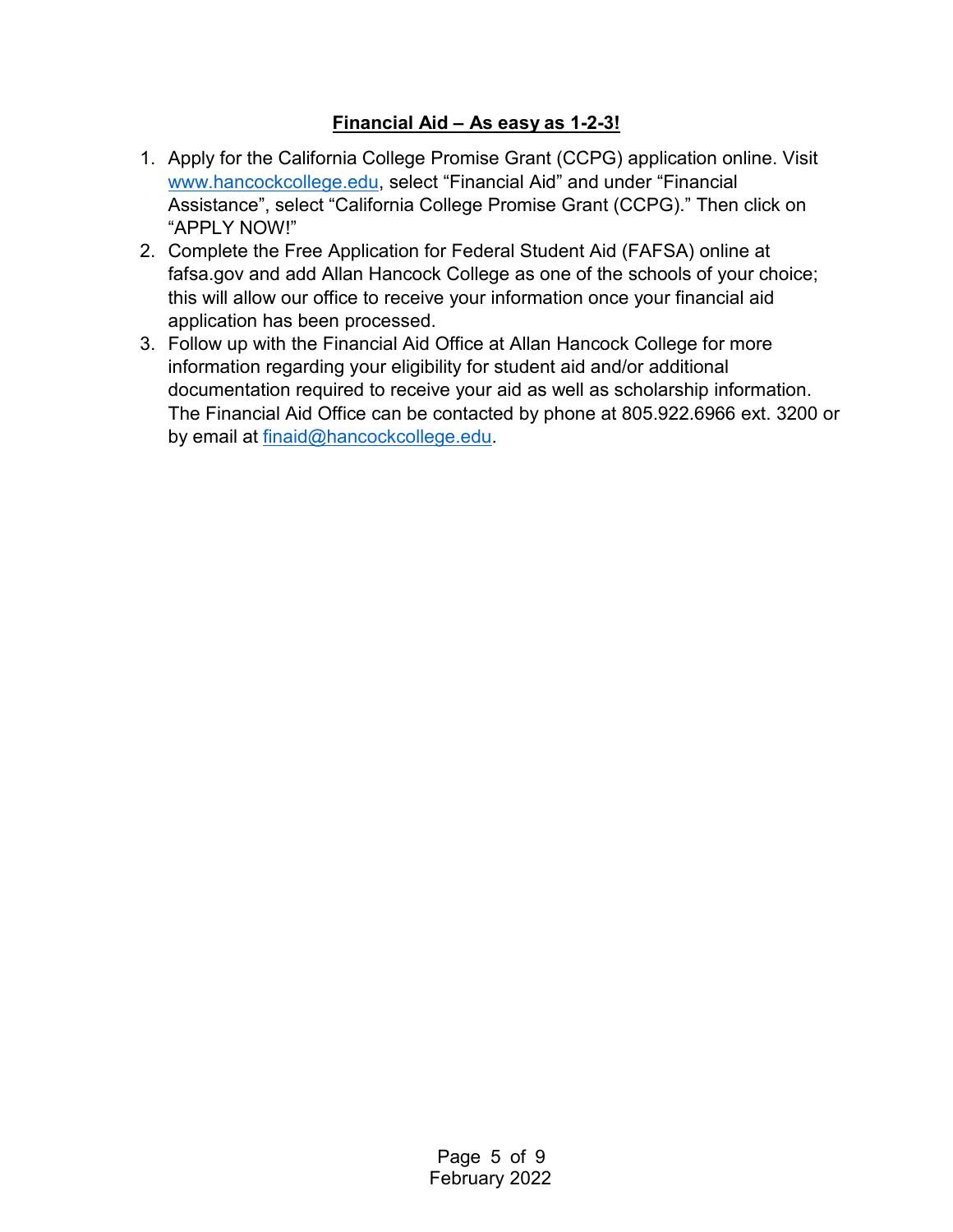### **Allan Hancock College Fall 2022 Fire Academy Application**

| <b>PLEASE TYPE ONLY</b>                                                   |                                                                                             |                                                                                                                                                                                                                                                                              |                                                                                                                                                                                                                                |
|---------------------------------------------------------------------------|---------------------------------------------------------------------------------------------|------------------------------------------------------------------------------------------------------------------------------------------------------------------------------------------------------------------------------------------------------------------------------|--------------------------------------------------------------------------------------------------------------------------------------------------------------------------------------------------------------------------------|
| <b>NAME:</b>                                                              |                                                                                             | AHC STUDENT ID #: H                                                                                                                                                                                                                                                          |                                                                                                                                                                                                                                |
| Last                                                                      | <b>First</b>                                                                                | <b>Middle</b>                                                                                                                                                                                                                                                                |                                                                                                                                                                                                                                |
|                                                                           |                                                                                             |                                                                                                                                                                                                                                                                              |                                                                                                                                                                                                                                |
| <b>Street</b>                                                             | City                                                                                        | <b>State</b>                                                                                                                                                                                                                                                                 | <b>Zip Code</b>                                                                                                                                                                                                                |
| Date of Birth - M/D/YY                                                    | PHONE NUMBER:                                                                               |                                                                                                                                                                                                                                                                              |                                                                                                                                                                                                                                |
|                                                                           |                                                                                             |                                                                                                                                                                                                                                                                              |                                                                                                                                                                                                                                |
| <b>EDUCATION:</b><br><b>Total College Units</b>                           |                                                                                             | <b>Cumulative High</b><br>School GPA<br><u>and the contract of the contract of the contract of the contract of the contract of the contract of the contract of the contract of the contract of the contract of the contract of the contract of the contract of the contr</u> |                                                                                                                                                                                                                                |
| Degree <b>Completed:</b>                                                  | AA<br>AS                                                                                    | BA/BS<br>Masters                                                                                                                                                                                                                                                             | Other                                                                                                                                                                                                                          |
|                                                                           |                                                                                             |                                                                                                                                                                                                                                                                              |                                                                                                                                                                                                                                |
| <b>FIRE EXPERIENCE:</b>                                                   |                                                                                             |                                                                                                                                                                                                                                                                              |                                                                                                                                                                                                                                |
|                                                                           |                                                                                             |                                                                                                                                                                                                                                                                              |                                                                                                                                                                                                                                |
|                                                                           |                                                                                             |                                                                                                                                                                                                                                                                              |                                                                                                                                                                                                                                |
| <u>CURRENT:</u>                                                           | $NREMT$   $NREMT-P$<br>OR EMT In Progress                                                   |                                                                                                                                                                                                                                                                              |                                                                                                                                                                                                                                |
|                                                                           |                                                                                             |                                                                                                                                                                                                                                                                              |                                                                                                                                                                                                                                |
|                                                                           |                                                                                             |                                                                                                                                                                                                                                                                              |                                                                                                                                                                                                                                |
|                                                                           |                                                                                             |                                                                                                                                                                                                                                                                              |                                                                                                                                                                                                                                |
|                                                                           |                                                                                             |                                                                                                                                                                                                                                                                              |                                                                                                                                                                                                                                |
| Have you applied to, or attended, this Fire Academy before?               |                                                                                             | No<br>$Yes \mid$                                                                                                                                                                                                                                                             |                                                                                                                                                                                                                                |
| LIST FIELD RELATED CERTIFICATES: (only those attached will be considered) |                                                                                             |                                                                                                                                                                                                                                                                              |                                                                                                                                                                                                                                |
|                                                                           |                                                                                             |                                                                                                                                                                                                                                                                              |                                                                                                                                                                                                                                |
|                                                                           |                                                                                             | Do you have any medical condition or existing injury, or are you taking any medications for a chronic health problem that might                                                                                                                                              |                                                                                                                                                                                                                                |
|                                                                           | be aggrivated through, or that will affect total participation in the Academy?              |                                                                                                                                                                                                                                                                              | Yes<br>No                                                                                                                                                                                                                      |
|                                                                           |                                                                                             |                                                                                                                                                                                                                                                                              |                                                                                                                                                                                                                                |
|                                                                           |                                                                                             |                                                                                                                                                                                                                                                                              |                                                                                                                                                                                                                                |
|                                                                           | while on campus. Do you have a condition or other issue that would prevent your compliance? | COVID 19 precautions at Allan Hancock College include a daily non-invasive screening process and a face mask requirement                                                                                                                                                     | No<br>Yes                                                                                                                                                                                                                      |
| and I understand that this application will not be returned.              |                                                                                             | I understand that falsification of this application or any submitted materials can result in disqualification to attend this Academy                                                                                                                                         |                                                                                                                                                                                                                                |
| Applicant's Signature                                                     |                                                                                             |                                                                                                                                                                                                                                                                              | Date and the contract of the contract of the contract of the contract of the contract of the contract of the contract of the contract of the contract of the contract of the contract of the contract of the contract of the c |
|                                                                           |                                                                                             |                                                                                                                                                                                                                                                                              |                                                                                                                                                                                                                                |

Page 6 of 9 February 2022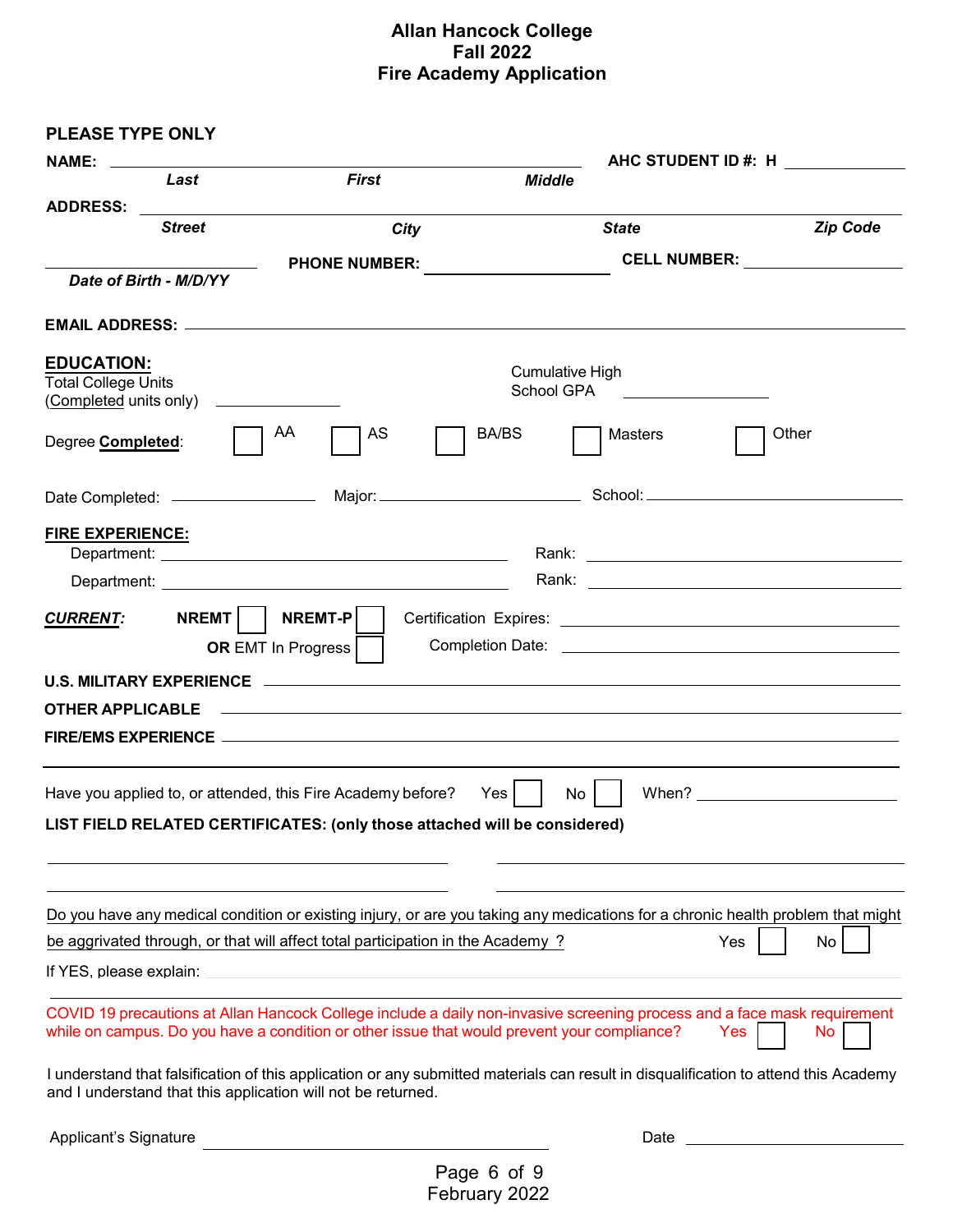### **READ THIS PAGE and RETURN A SIGNED COPY WITH YOUR APPLICATION**

### **Fire Academy Standards and Allan Hancock College Learning Assistance Program Information**

### **SET YOURSELF UP TO SUCCEED!**

### **Academy Standards**

Our Fire Academy program is both academically and physically challenging. The standards for passing scores are high (80% on written tests and 100% on manipulative tests) and we adhere *strictly* to those standards.

If your study habits and testing skills are not excellent, (college level), you will likely have difficulty achieving and maintaining passing scores throughout the Academy, which would result in your dismissal from the program.

If you believe that you have a learning disability that might inhibit your chances for success in the Fire Academy, it is STRONGLY ADVISED that you take advantage of the program below.

### **Learning Assistance Program**

The Fire Academy strongly supports the use of the college's **Learning Assistance Program** (LAP) for all Academy students who are eligible for disability services. This includes students who received resource assistance in high school or any student who has a identified disability that effects reading, writing or test taking. The LAP provides educational support through accommodations, instruction, assessment, counseling, and advocasy. *It is very important that students who may* need this service contact Learning Assistance before the Fire Academy program begins. The pace of our program is extremely fast and if support services are not in place right from the beginning, the chances of success are much lower.

We expect, students who can benefit from this service to contact the Learning Assistance office to arrange support well before the Fire Academy begins. The LAP can be reached at (805)922-6966 ext. 3274 or [lap@hancockcollege.edu.](mailto:lap@hancockcollege.edu) LAP records are completely confidential.

I have read, and I understand**,** the Allan Hancock Fire Academy Standards and the Learning Assistance Program information.

**Signature:**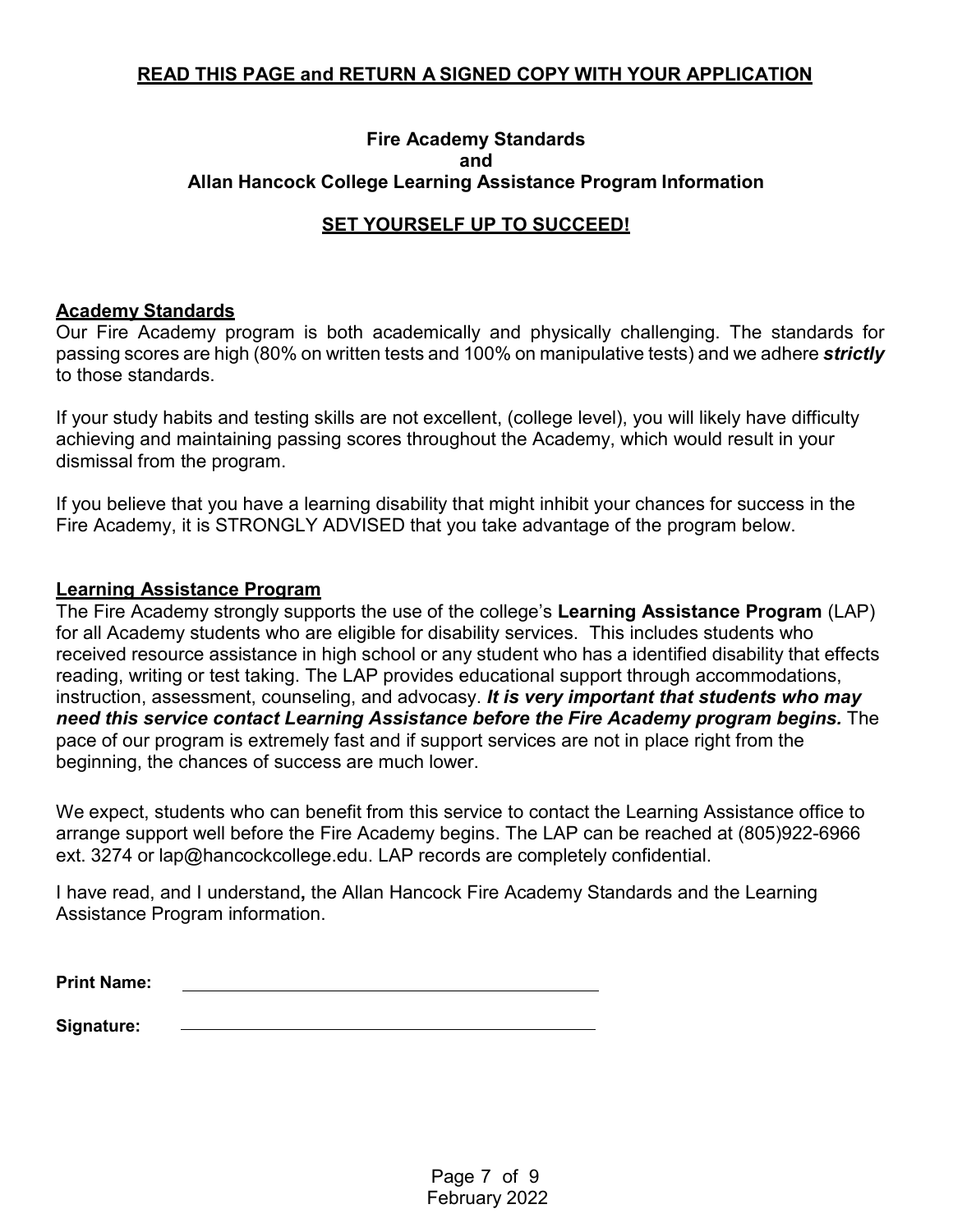## **SUPPLEMENTAL QUESTIONNAIRE - TELL US ABOUT YOU**

These questions are for our information only. This will give us some insight into you prior to the **academy. Additional pages may be attached to complete these questions, if necessary.** 

1. Why should we select you for the Allan Hancock College Fire Academy?

2. Describe your personal fitness level and what you do to stay fit.

**Are** you *prepared* to meet our fitness requirements as described on page 3? Yes  $\Box$  No

3. How have you prepared yourself for this program?

4. What are your 2 most outstanding strengths?